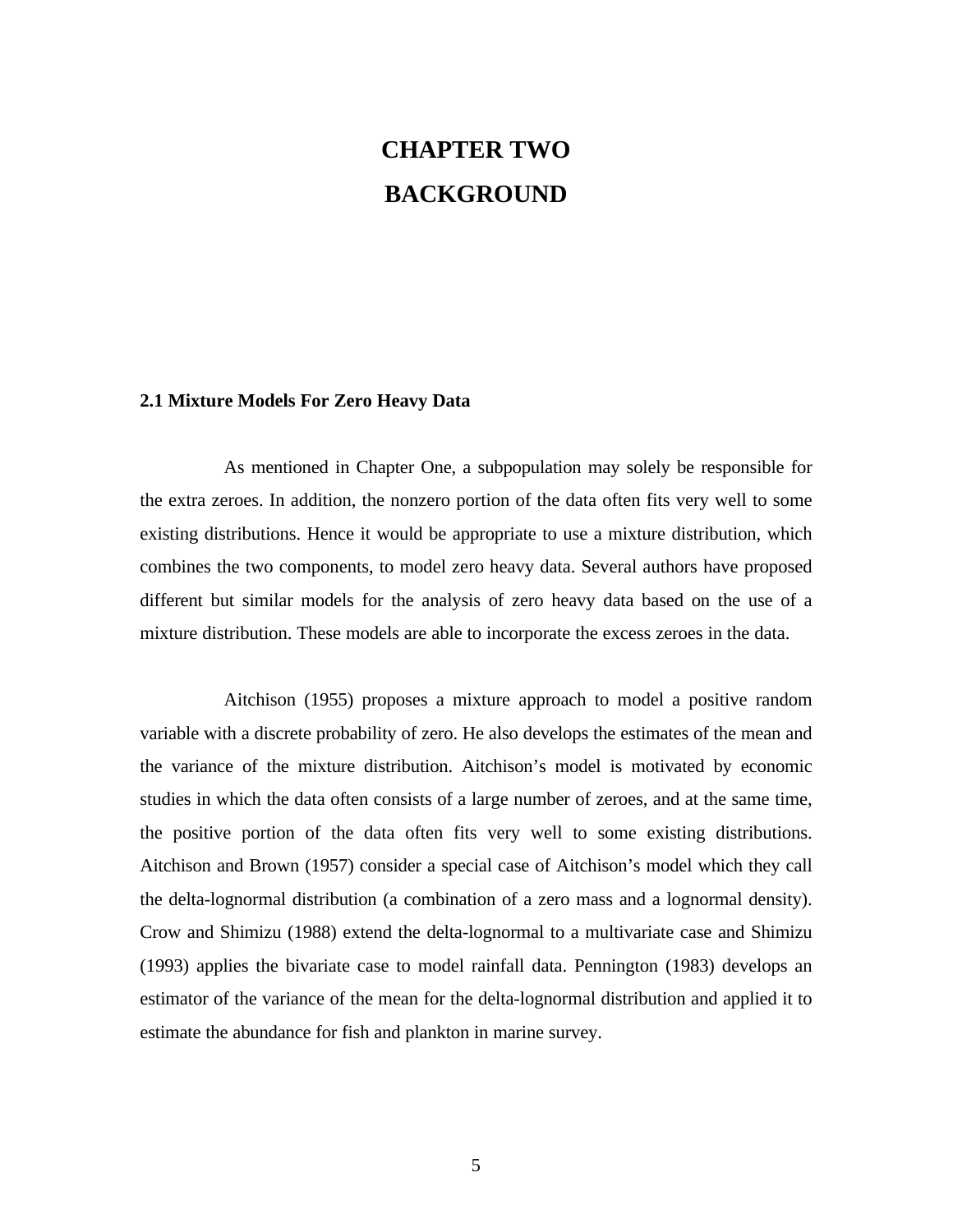Lachenbruch (1976) proposes an Aitchison-like model for testing hypotheses in a cell transplant experiment. His model is a mixture of a degenerate distribution at zero and a positive distribution. This is a simple model that includes the excess zeroes and tests different model based hypotheses. This model is motivated by the data analysis of a cell transplantation experiment where cell rejection is very common. As a result, there are a large number of zeroes recorded due to the rejection.

Heilbron (1989) proposes the "zero altered" and "added zero" model for modeling high-risk behavior in homosexuals. The zero altered model is the same as Lachenbruch's model except the models are discussed in the notation of generalized linear model with covariates. The model he uses is a degenerated distribution at zero with either a positive Poisson or negative binomial distribution for the non-zero numbers. On the other hand, the zero added model uses a regular Poisson or negative binomial distribution which included its own zero values. Lambert (1992) also proposes a "zero-inflated" Poisson (ZIP) regression to model the number of defects in a manufacturing process. This model is actually the same as Heibron's "zero added" model.

The basic idea of a mixture distribution is to model the data Y by two variables X and Z where  $Y = X^*Z$ . In general, X can follow any distribution of a non-negative random variable, for example, the Poisson, lognormal, or exponential distribution, or any distribution of non-negative random variables. Z is a binary variable which takes on the value 0 or 1 and contributes the extra zero to Y. With this concept and Heilbron's terminology, the models mentioned above can be divided into two categories. One is the zero altered model for which  $Prob(Y=0) = Prob(Z=0)$ , and the other is the added zero model in which  $Prob(Y=0) = Prob(X=0) + Prob(Z=0)$ . They are shown in Table 2.1. It can be seen clearly that the problem of mixing zeroes occurs only in the added zero model, and it does not exist in the zero altered model.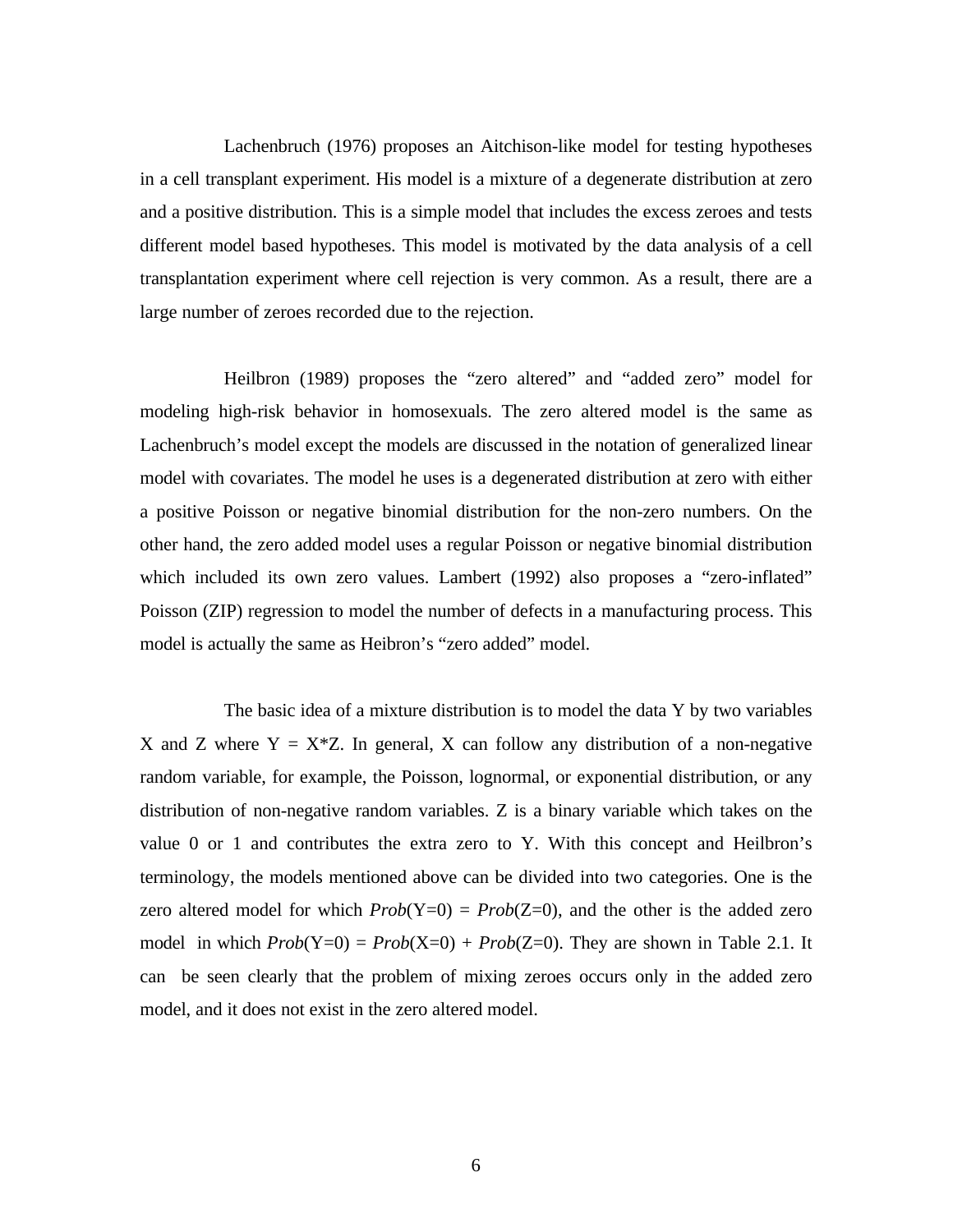| Model $(Y = X^*Z)$ | Probability of zero observations    |
|--------------------|-------------------------------------|
| Zero Altered model | $Prob(Y=0) = Prob(Z=0)$             |
| Added Zero Model   | $Prob(Y=0) = Prob(Z=0) + Prob(X=0)$ |

**Table 2.1.** Mixture Models

## **2.2 Zero Altered Model**

The zero altered model is a mixture of a zero mass and an index distribution with the zero values truncated. The concept behind the zero altered model is that zeroes come from a source (modeled by the probability p) other than the underlying distribution, however, the zeroes and the underlying distribution may be related due to some unknown function. Since the zeroes come from only one source, the problem of mixing zeroes is not a concern. In the following sections, Lachenbruch's model is the first zero altered model being presented, in which the probability p is not related to the underlying distribution of X.

#### **2.2.1 Analysis of Variance (ANOVA) Model**

Lachenbruch (1976) proposes a simple model to include the excess zeroes and tests different hypotheses based on this model. The development of the model is motivated by the analysis of a data set obtained from a cell transplantation experiment conducted by J. Hulka. Cells are transplanted from one strain of mice to another, and the number of transplanted cells grown is counted after fifteen days. In some animals some growth occurs, however, in others, the transplant is completely rejected and no cells remain. As a result, there are a large number of zeroes recorded due to the rejection. Since there are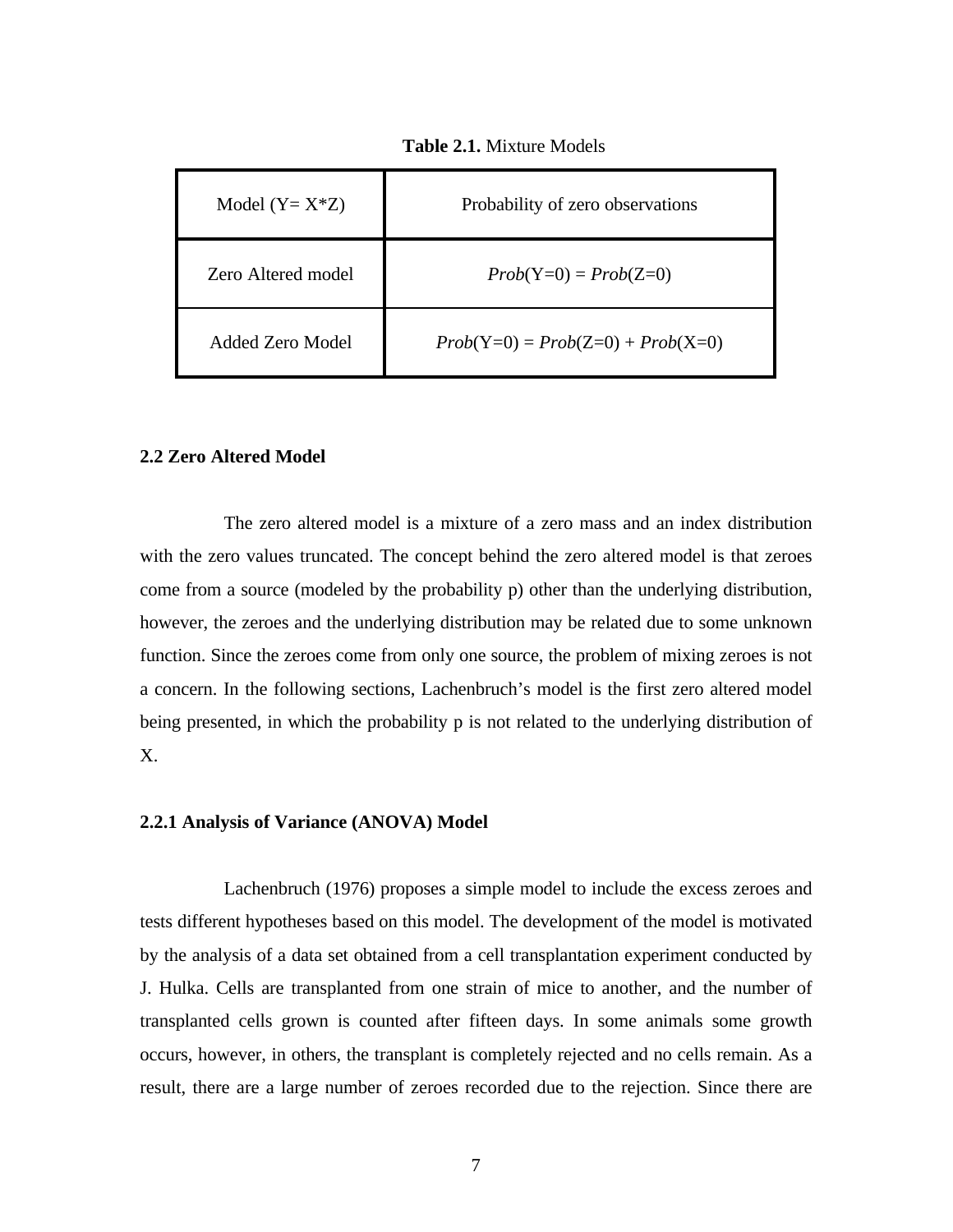several types of donor and recipients, the researchers are interested in testing hypotheses about the distribution of the cells between different donors and recipients.

Traditionally, there are several methods used to carry out the test. The first method is to compare two populations using the t-test on the nonzero data. This ignores information from the excess zeroes as well as any other distributional features of the data that may make the test more sensitive. The second method is to use a nonparametric test, such as the Mann-Whitney test, on the complete data. It is sometimes recommended that the zeroes are eliminated in this situation, but again this ignores an important feature of the data. If zeroes are included, then there will be many ties and the assumption of a continuous underlying distribution will be violated. There are two major features in the data for this experiment: the zeroes due to total rejection and the positive values due to the successful transplant and growth of the cells. The assumption of a mixture density for the underlying distribution makes sense. Lachenbruch proposes the following model based on the mixture distribution idea that incorporates the excess zeroes.

#### The Model

Consider a random variable X with a density function as follows:

| $f(x) = 0$            | for $x < 0$ ,        |
|-----------------------|----------------------|
| $f(x) = (1 - p) h(x)$ | for $x > 0$ , and    |
| $Prob(X = 0) = p$     | with $0 \le p < 1$ , |

where h(x) is such that  $\int_0^{\infty} h(x)dx = 1$ . Then X is a random variable with possibly excess zeroes. In this case,  $h(x)$  can be a positive or truncated Poisson, exponential, or even a lognormal distribution that takes on only positive values. In other words, the zeroes of the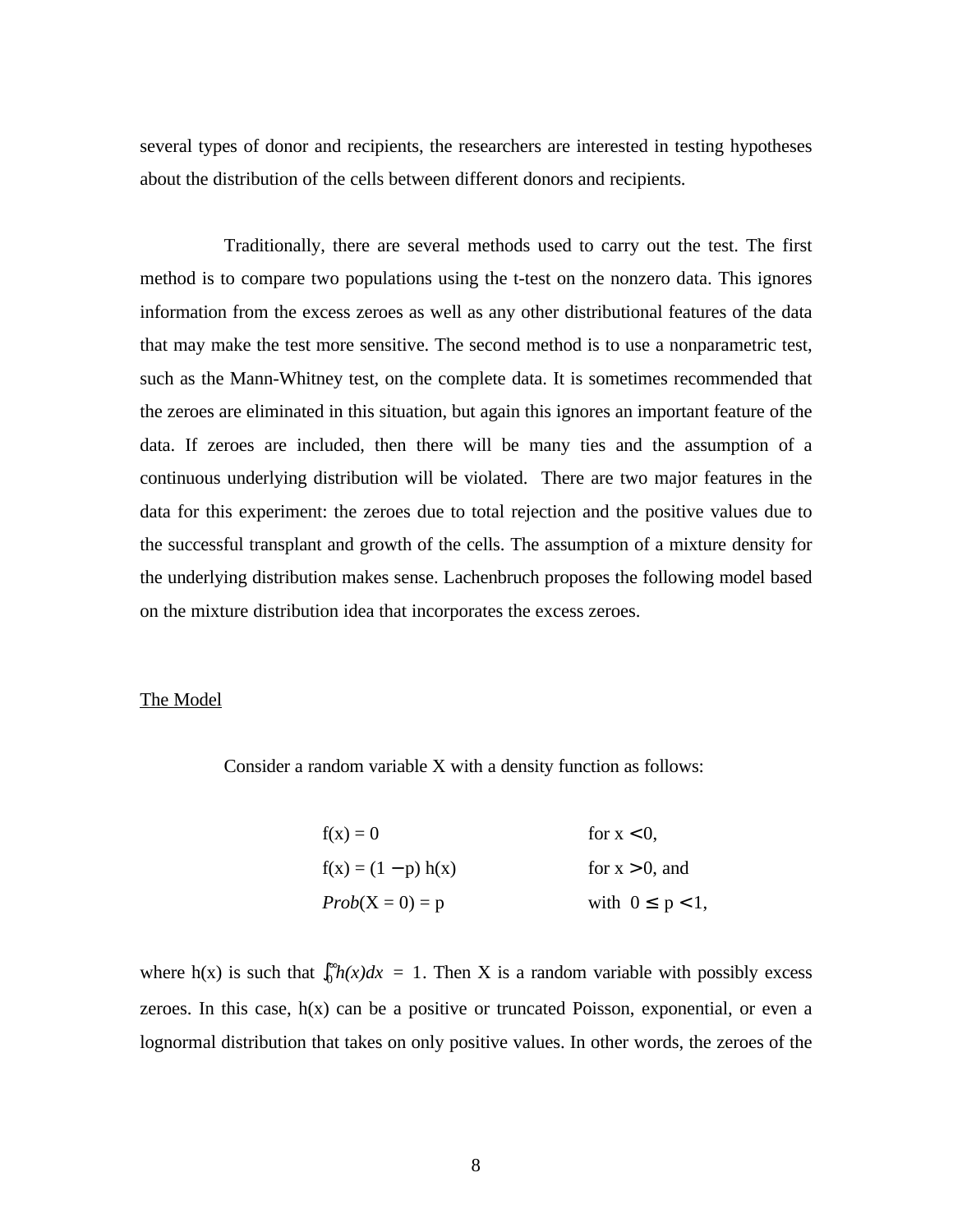distribution f(x) depend only on p. This is similar to Heilbron's zero altered model which will be discussed in the next section.

The analysis is based on the likelihood function and the likelihood of a sample of size n is (assuming the first n  $-n_0$  are nonzero)

$$
L(x_1, ..., x_n) = p^{n_0} (1-p)^{n \cdot n_0} \prod_{i=1}^{n \cdot n_0} h(x_i).
$$

The maximum likelihood estimate of p is easily seen to be  $\hat{p} = n_0/n$ . Similarly we can use the  $n - n_0$  nonzero x values to estimate parameters of  $h(x)$ . This estimate can be obtained exactly as if no excess zeroes are present and only the positive observations are used. The estimate of  $p$  is independent of the estimate of the parameters of  $h(x)$ .

A variety of hypotheses may be tested. In the one sample case, we may be concerned with:

$$
H_0: f(x) = f_0(x)
$$

which is equivalent to

H<sub>0</sub>: 
$$
p = p_0
$$
,  $h(x) = h_0(x)$ .

The test can be carried out using the likelihood ratio test with an approximate  $\chi^2$  distribution.

Another possible hypothesis is:

H<sub>0</sub>: 
$$
h(x) = h_0(x)
$$
 given  $x > 0$ .

In this case, a nonparametric test can be used, however, there are some difficulties if  $h(x)$  is not symmetric. A likelihood ratio test can again be used. If the form of the distribution allows, an exact test can be carried out.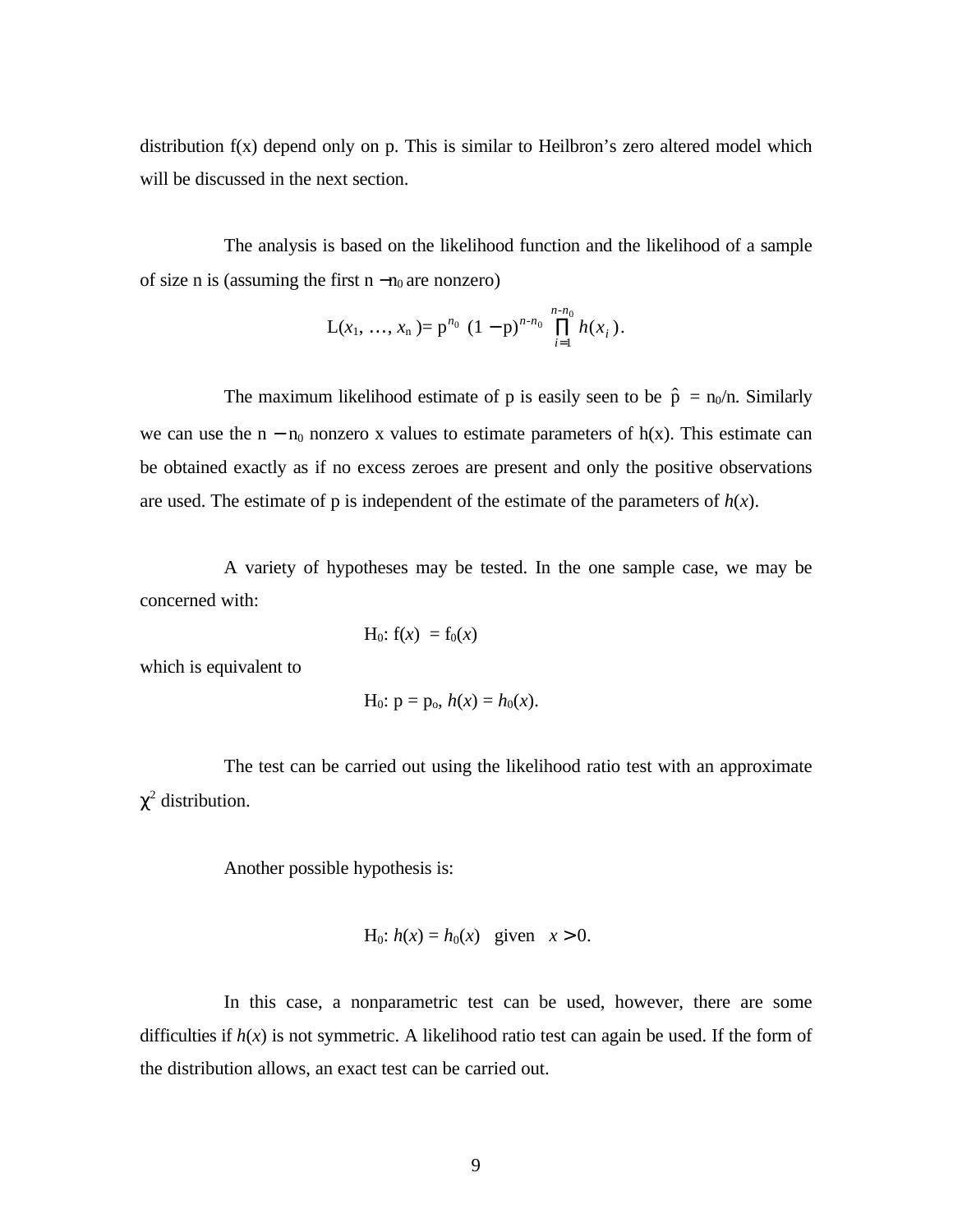In the two-sample case, the hypotheses may be:

$$
H_0
$$
:  $f_1(x) = f_2(x)$ ,

or assuming a common distributional form,

H<sub>0</sub>' : 
$$
h_1(x) = h_2(x)
$$
, given  $x > 0$ ,  
H<sub>0</sub>'' :  $p_1 = p_2$ .

Again, the likelihood ratio test can be used to test  $H_0$  or the subhypotheses, but this is affected by the choice of the functional form of  $h(x)$ . Lachenbruch further suggests a chi-square test which combines the Mann-Whitney test for nonzero data and the test of zero proportions in order to offer protection against a poor choice of  $h(x)$ . The analysis of the Lachenbruch model is quite simple and straightforward, however, this model does not involve the mixing of zeroes coming from two sources and the use of covariates. Another zero altered model which involves covariates is Heilbron's (1989) regression model for the analysis of count data.

#### **2.2.2 Regression Model**

Heilbron's (1989) regression model is based on the mixture of two distributions including a zero mass. This model is similar to Lachenbruch's model for hypotheses testing. However, the model is fitted using the generalized linear model, and the effect of overdispersion is also considered. The two-part model was first introduced which separately models the zero counts and the positive counts with the assumption that the two parts are independent of each other. Furthermore, Heilbron extends it to a zero altered model where the probability of zero depends on the covariates through the mean of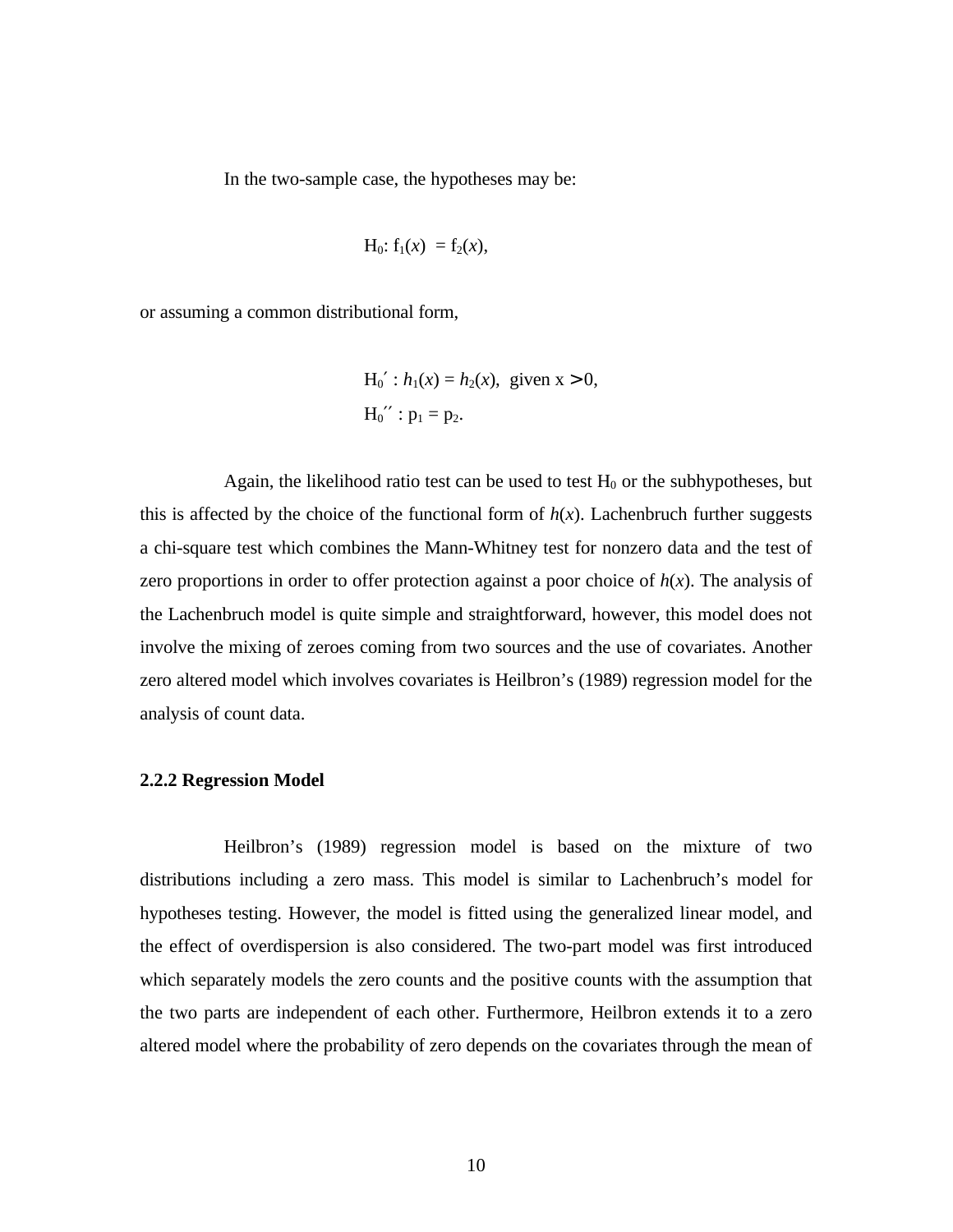the distribution that gives rise to the positive counts. Before discussing the model in detail, some notation should be introduced. The notation is as follows:

μ and  $\sigma^2$  are the mean and the variance of the mixture distribution; and i<sub>0</sub> is the overdispersion index (i<sub>0</sub> =  $\sigma^2/\mu$  - 1).

#### The Models

Heilbron's first model, which made use of the Poisson-zero mixture distribution, is shown in the following:

#### **1. Zero-Altered Poisson (ZAP)**

Consider the random variable X with

$$
Prob(X < 0) = 0,
$$
  
\n
$$
Prob(X = 0) = p,
$$
  
\n
$$
Prob(X = k) = (1 - p) \frac{e^{-1} + k}{(1 - e^{-1})k!},
$$

where  $0 \le p \le 1$ , and  $\lambda > 0$  for  $k > 0$  with  $\mu = (1 - p) \lambda / (1 - e^{-\lambda})$ ,  $\sigma^2 = \mu(\lambda - \mu + 1)$  and the overdispersion index  $i_0 = \sigma^2/\mu - 1 = (\mu(\lambda - \mu + 1)/\mu) - 1 = \lambda - \mu$ .

This model is denoted as ZAP[ $\lambda$ , p] and apart from  $(1 - p)$ , the expression for  $Prob(X = k)$  is just the probability for a Poisson distribution with zero truncated. It is called the positive Poisson or the truncated Poisson. The parameters of the Poisson and the truncated Poisson distribution are shown in Table 2.2. This model is actually Lachenbruch's model with h(x) as the Poisson distribution discussed previously, however, in this ZAP model, the probability of zero, p, may be related to the parameter of the Poisson distribution  $\lambda$  by a function f such that  $p = f(\lambda)$ . The function  $p = e^{-\gamma \lambda}$  is a sensible choice for f( $\lambda$ ) since the probability of X = 0 approaches zero as  $\lambda \rightarrow \infty$ .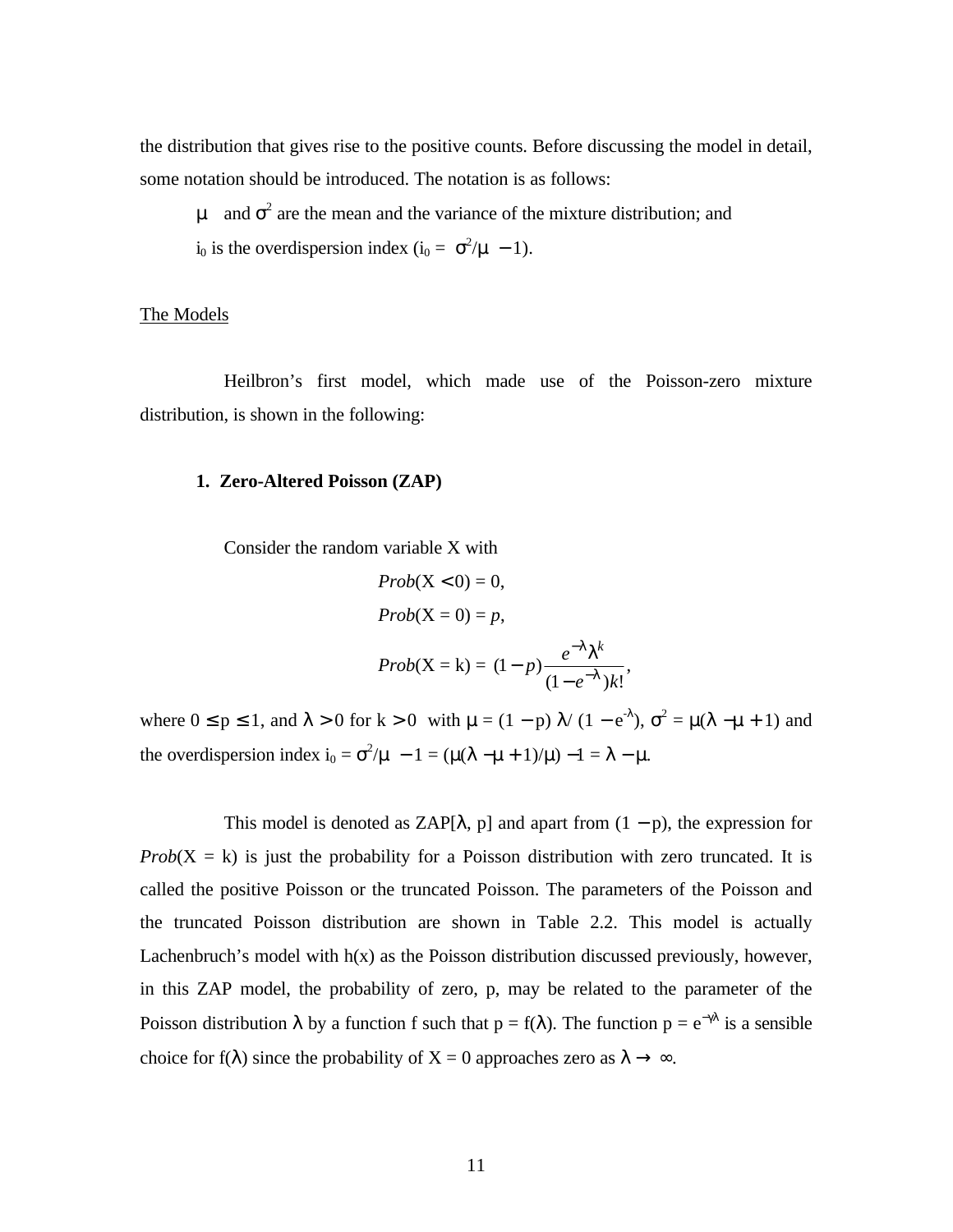| Distribution | Poisson                                                     | <b>Truncated/Positive Poisson</b>                          |
|--------------|-------------------------------------------------------------|------------------------------------------------------------|
| Density      | $P(X = x) = \frac{e^{-1} + x}{x!}$<br>$x = 0, 1, 2, \ldots$ | $P(X = x) = e^{-1}x$<br>$(1-e^{-1})x!$<br>$x=1, 2, 3, $    |
| Mean         |                                                             | $1/(1-e^{-1})$                                             |
| Variance     |                                                             | $[1/(1-e^{\perp})][1-1 e^{\perp}-e^{\perp}/(1-e^{\perp})]$ |

**Table 2.2.** The parameters of the Poisson and the truncated Poisson distributions.

The above model is denoted as ZAP[ $\lambda$ ,  $e^{-\gamma \lambda}$ ] with  $\mu = \lambda(1 - e^{-\gamma \lambda})/(1 - e^{-\lambda})$  and  $i_0 = \lambda$  (  $e^{-\gamma\lambda} - e^{-\lambda}$ )/(1 –  $e^{-\lambda}$ ). i<sub>0</sub> approaches zero as  $\lambda \to \infty$  for all  $\gamma > 0$ . The parameter  $\gamma$ acts like a shape parameter for the distribution. If  $\gamma$  approaches zero, the distribution approaches zero mass. If  $0 < \gamma < 1$ , the distribution is overdispersed with  $\sigma^2 > \mu$  and  $\lambda > \mu$ . If  $\gamma$  > 1, the distribution is underdispersed with  $\sigma^2 < \mu$  and  $\lambda < \mu$ . As  $\gamma$  approaches infinity, the distribution approaches the positive Poisson  $(\lambda)$ .

### **2. Zero-Altered Negative Binomial (ZANB)**

Heilbron also uses the negative binomial distribution in his zero altered regression model to handle the overdispersion effect. Two different parameterization of the negative binomial distribution are discussed in Heilbron's work as shown in Table 2.2, but only one is presented here. The negative binomial used in the following zero altered model is analogous to that used by Lawless (1987) and is denoted as  $NB1(\lambda, \alpha)$  with  $\alpha$  > 0. It is as follows:

Prob(X = k) = 
$$
\frac{\Gamma(k + a^{-1})}{k!\Gamma(a^{-1})}\left(\frac{al}{1+al}\right)^k(1+al)^{-1/a}
$$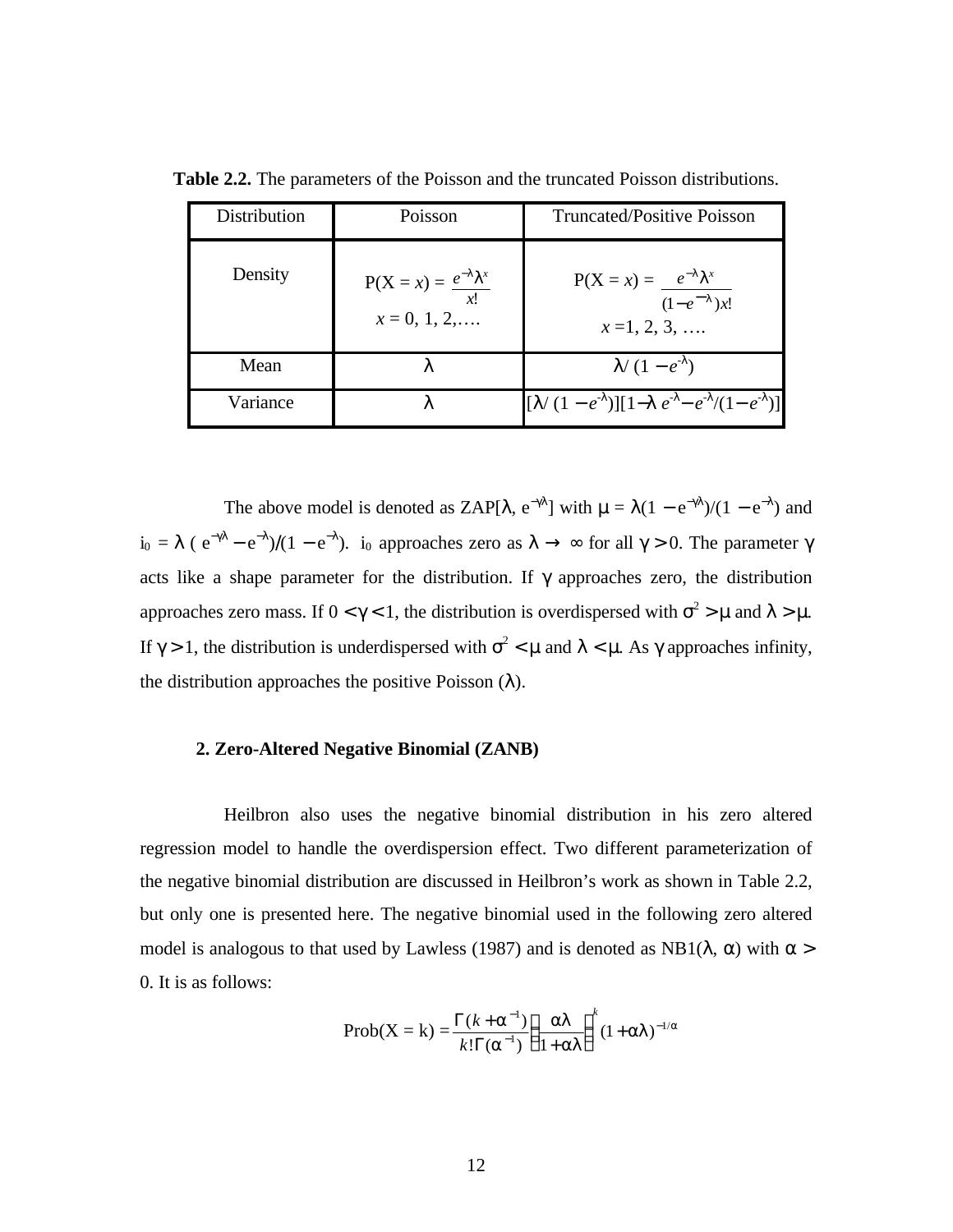where  $\mu = \lambda$  and  $\sigma^2 = \lambda + \alpha \lambda^2$ . This distribution can be treated as an overdispersed Poisson with i<sub>0</sub> equal to  $\alpha\lambda$ . Here, NB1( $\lambda$ ,  $\alpha$ ) approaches Poisson( $\lambda$ ) as  $\alpha$  approaches zero.

Consider a random variable X with  
\n
$$
Prob(X = 0) = p,
$$
\n
$$
Prob(X = k) = \frac{(1-p)}{(1-(1+a))^{-1/a}} \frac{\Gamma(k+a^{-1})}{k!\Gamma(a^{-1})} \left(\frac{al}{1+al}\right)^{k} (1+a)^{-1/a}, \text{ for } k > 0
$$
\nand 
$$
m = \frac{(1-p)}{1-(1+a)} \left(1+a\right)^{-1/a}, \text{ } s^2 = m[1(1+a)-m+1].
$$

The function f is chosen to be  $p = (1 + \gamma \alpha \lambda)^{-1/\alpha}$  with the property that the probability of X = 0 approaches zero as  $\lambda \to \infty$ . This model is denoted as ZANB1[ $\lambda$ ,  $\alpha$ ,  $(1+\gamma\alpha\lambda)^{-1/\alpha}$ ] which approaches ZAP[ $\lambda$ ,  $e^{-\gamma\lambda}$ ] as  $\alpha \to 0$ .

These models are fitted using generalized linear models. Heilbron proposes two different links that equate the linear predictors to the means of the overall distribution and the mean of the index distribution respectively. He then uses the quasi-Newton method to obtain the maximum likelihood estimators of the coefficients.

#### **2.3 Added Zero Model**

The added zero model is a mixture of zero mass and an index distribution. It is very similar to the zero altered model except the zero of the index distribution is not truncated. The conceptual difference between the zero altered model and the added zero model is that the zeroes of the added zero model not only come from one source, but they also come directly from the underlying distribution. Hence, by just looking at the observations, one would not be able to distinguish whether a zero observation actually comes from the extra source or comes from the underlying distribution. From a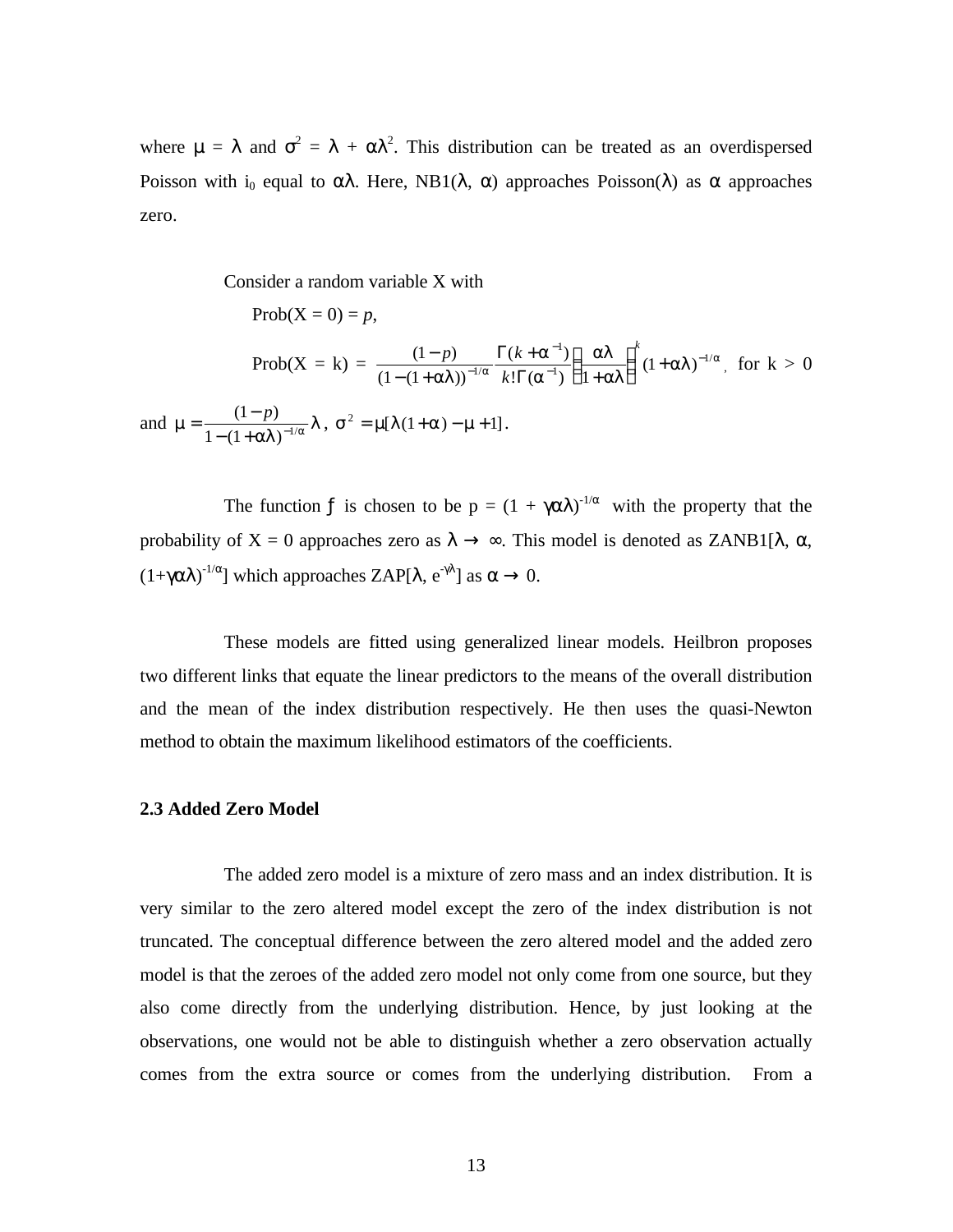theoretical standpoint, if the index distribution is a discrete distribution with a probability of  $(Y=0) > 0$ , we will have the problem of mixing zeroes. For continuous distributions, since the probability of  $(Y=0) = 0$ , the problem of mixed zeroes can be avoided. This may make the added zero model more interesting when the index distribution is a discrete distribution with zeroes then when the index distribution is a continuous one. However, from a practical standpoint, the problem of mixing zeroes is always possible.

Since there is not much work done in the ANOVA model, I will go directly into the regression models. Heilbron's (1989) Poisson with zero (PWZ) model is actually the same as Lambert's (1992) zero-inflated Poisson (ZIP) regression and both are considered to be added zero models. Both models use a mixture of Poisson and a zero mass, but only ZIP is presented in the following section.

## **2.3.1 Zero-inflated Poisson regression**

Lambert (1992) proposes the zero-inflated Poisson regression model for the analysis of defective counts on soldering boards. The formulation of the model consists of a Poisson regression part and a logistic regression part. The link notation in the generalized linear model is also used to relate the parameters of the distribution to the covariates of the model.

#### The Model

In ZIP regression, the responses  $\underline{Y} = (Y_1,...,Y_n)$  are independent with

$$
Prob (Y_i = 0) = p_i + (1 - p_i)e^{-1}i
$$
  
\n
$$
Prob (Y_i = k) = (1 - p_i)e^{-1}i\left(\frac{k}{i}/k!\right), \text{ where } k > 0.
$$
  
\nThe parameters  $\underline{\lambda} = (\lambda_1, ..., \lambda_n)'$  and  $\underline{p} = (p_1, ..., p_n)'$  satisfy  
\n
$$
log(\underline{\lambda}) = B\underline{\beta} \text{ and}
$$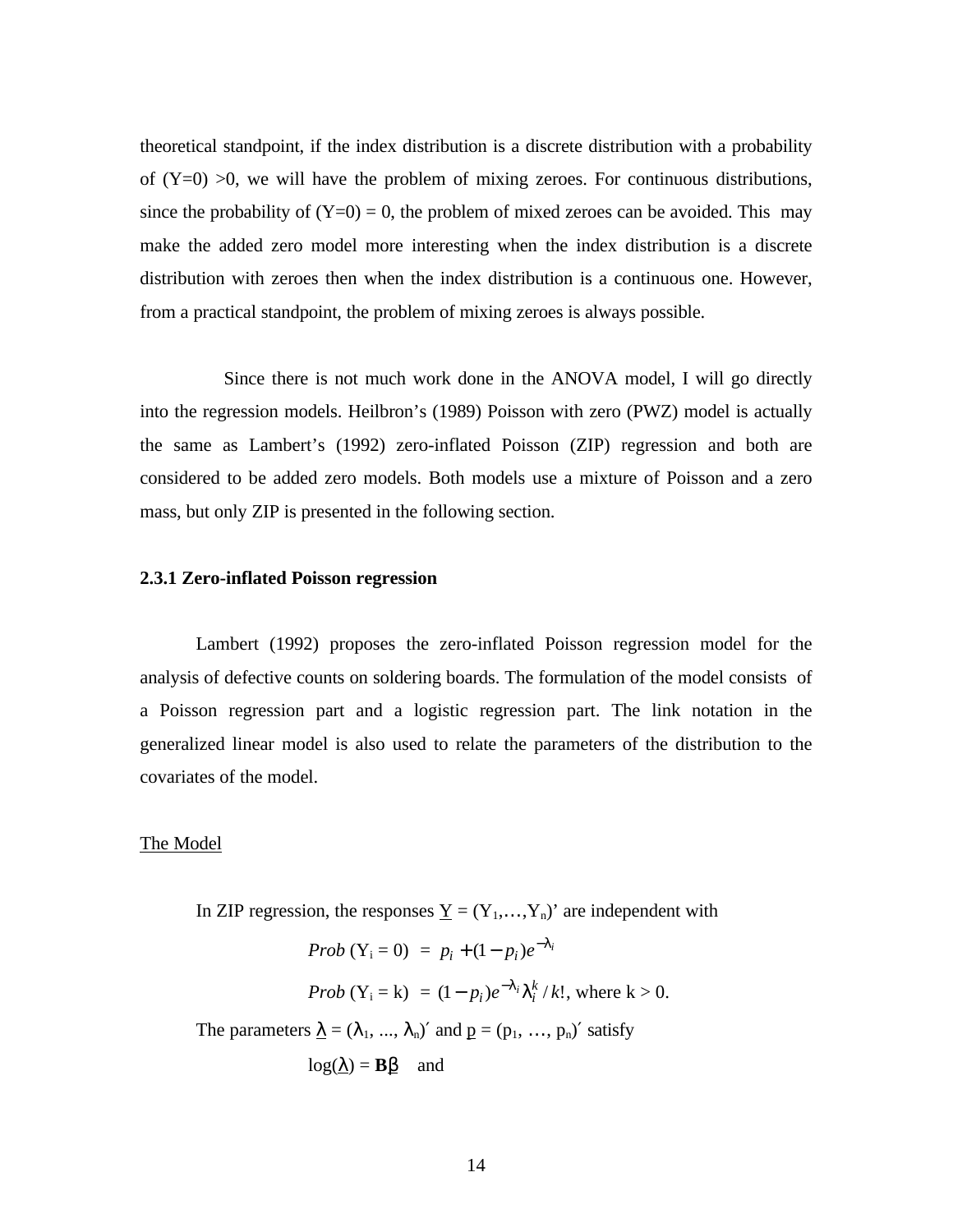$$
logit(p) = log(p/(1-p)) = G\gamma
$$

for the covariate matrices **B** and **G**. The log and logit function act exactly like the link function in the generalized linear model which "link" the parameters  $\lambda$  and p to the covariates **B** and **G**.

The covariates that affect the Poisson mean may or may not be the same as the covariates that affect the probability p. When the covariates are the same and  $\lambda$  and p are not functionally related,  $\mathbf{B} = \mathbf{G}$  and the ZIP regression requires twice as many parameters as Poisson regression. At the other extreme, when the probability p does not depend on the covariates, **G** is a column of ones, and ZIP regression requires only one more parameter than Poisson regression. The number of parameters that can be estimated depends on the richness of the data. If there are only a few positive counts and  $\lambda$  and p are not functionally related, then only simple models should be considered for  $\lambda$ . Since the zeroes of this model may either come from the Poisson distribution or from the subpopulation of zeroes, the model needs to distinguish between the two different kind of zeroes. By assuming an extra variable  $Z_i$ , where  $Z_i = 0$  if the observation  $Y_i$  is from the Poisson part and  $Z_i = 1$  otherwise, the likelihood function of the model can easily be broken down into several parts. An E-M algorithm can then be used to obtain the maximum likelihood estimators for the coefficients of the ZIP model treating the  $Z_i$ 's as missing values. The details of the E-M algorithm will be presented later in the Chapter of toxicity testing.

In the case where p and  $\lambda$  are related, Lambert proposed the parameterization log( $\lambda$ ) = **B**β and logit( $\mathbf{p}$ ) =  $-\tau$ **B**β, with an unknown, real-valued shape parameter  $\tau$  which implies that  $p_i = (1 + \vert \frac{t}{i})^{-1}$ . Heilbron used the function  $p_i = e^{-t\vert i}$  to relate p and  $\lambda$  in his zero-altered Poisson regression model discussed previously.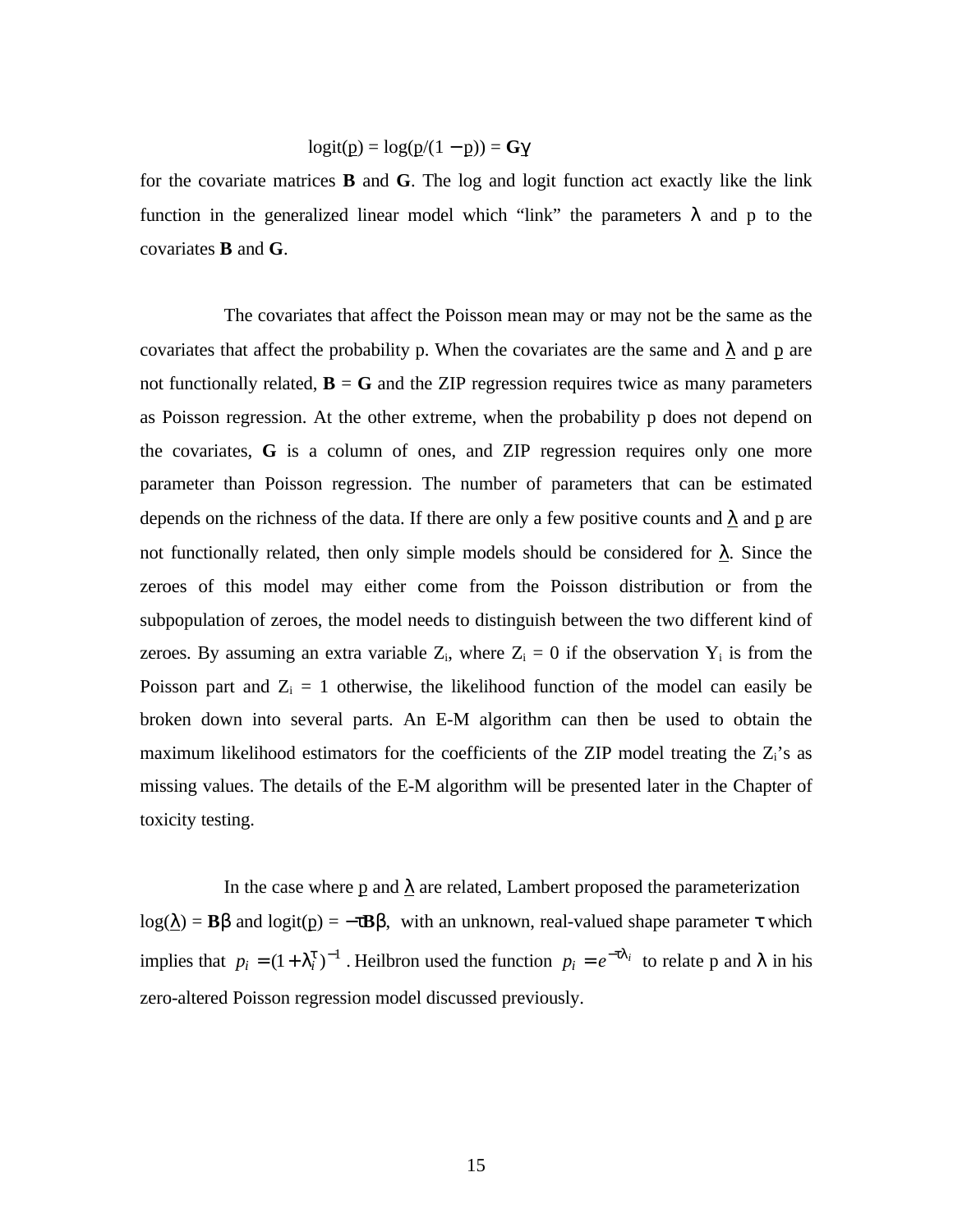In the terminology of generalized linear models,  $log(\lambda)$  and  $logit(p)$  are the natural links or transformations that linearize the Poisson means and the Bernoulli probability of success. The ZIP model with logit link for p, log link for  $\lambda$ , and shape parameter  $\tau$  will be denoted by ZIP( $\tau$ ). A Newton Raphson algorithm is used to estimate the coefficient for the  $\text{ZIP}(\tau)$  regression model which is computationally more complex than the E-M algorithm.

# **2.4 Summary**

The models discussed in section 2.2 and 2.3 are able to incorporate the extra zeroes in the data and reflect two possible mechanisms that produce extra zeroes: overdispersion and a subpopulation of zeroes. A summary of the reviewed models is listed in Table 2.3. The major difference between the two groups of models is the problem of "mixing" zeroes. The choice of models is really depending on the nature of the problems. Due to the nature of the problems, the three models mentioned above all use discrete distributions in their models, such as Poisson and negative binomial. However, these models can be applied to continuous cases with non-negative data without any conceptual difference. For example, Feuerverger (1979) proposes a mixture to include zero mass and a gamma distribution to model rainfall data. Aitchison (1955)'s delta-distribution model is a mixture of zero mass and a lognormal distribution.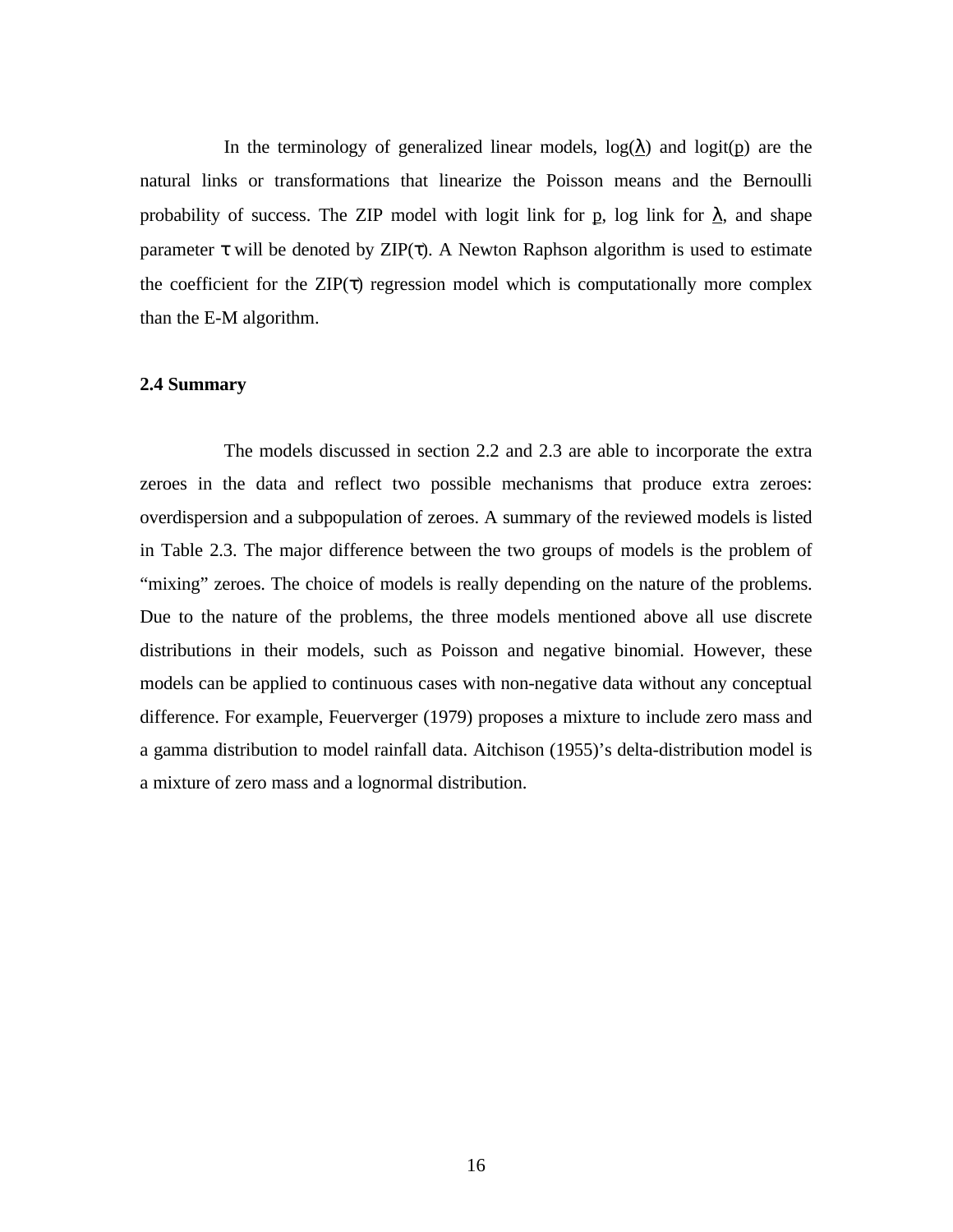| Model<br>$(Y = XZ)$        | Zero Altered<br>Model | <b>Added Zero</b><br>Model | $Prob(Z=0)$<br>related to the<br>mean of X |
|----------------------------|-----------------------|----------------------------|--------------------------------------------|
| Lachenbruch's model        |                       |                            |                                            |
|                            |                       |                            |                                            |
| Heilbron's<br>ZAP and ZANB |                       |                            |                                            |
| Heilbron's                 |                       |                            |                                            |
| Poisson with zero          |                       |                            |                                            |
| Lambert's ZIP              |                       |                            |                                            |
|                            |                       |                            |                                            |
| Lambert's $ZIP(\tau)$      |                       |                            |                                            |
|                            |                       |                            |                                            |

**Table 2.3.** Summary of the reviewed models

# **2.5 Example: Multi-population Lachenbruch model with lognormal density**

Since extra zeroes can be a very common problem in data analysis, the authors mentioned in the previous section also presented many applications and examples along with the mixture models that they propose. These applications and examples not only provide practical tools in data analysis, they also inspire some new methodologies for analyzing zero heavy data. In the following section, a multi-population extension of Lachenbruch's hypotheses testing model is presented. In general, hypotheses testing problems can be treated as model reduction problems with the null hypothesis as the reduced model and the alternative hypothesis as the full model. In terms of Lachenbruch's model, the hypotheses can be extended to a multi-population comparison with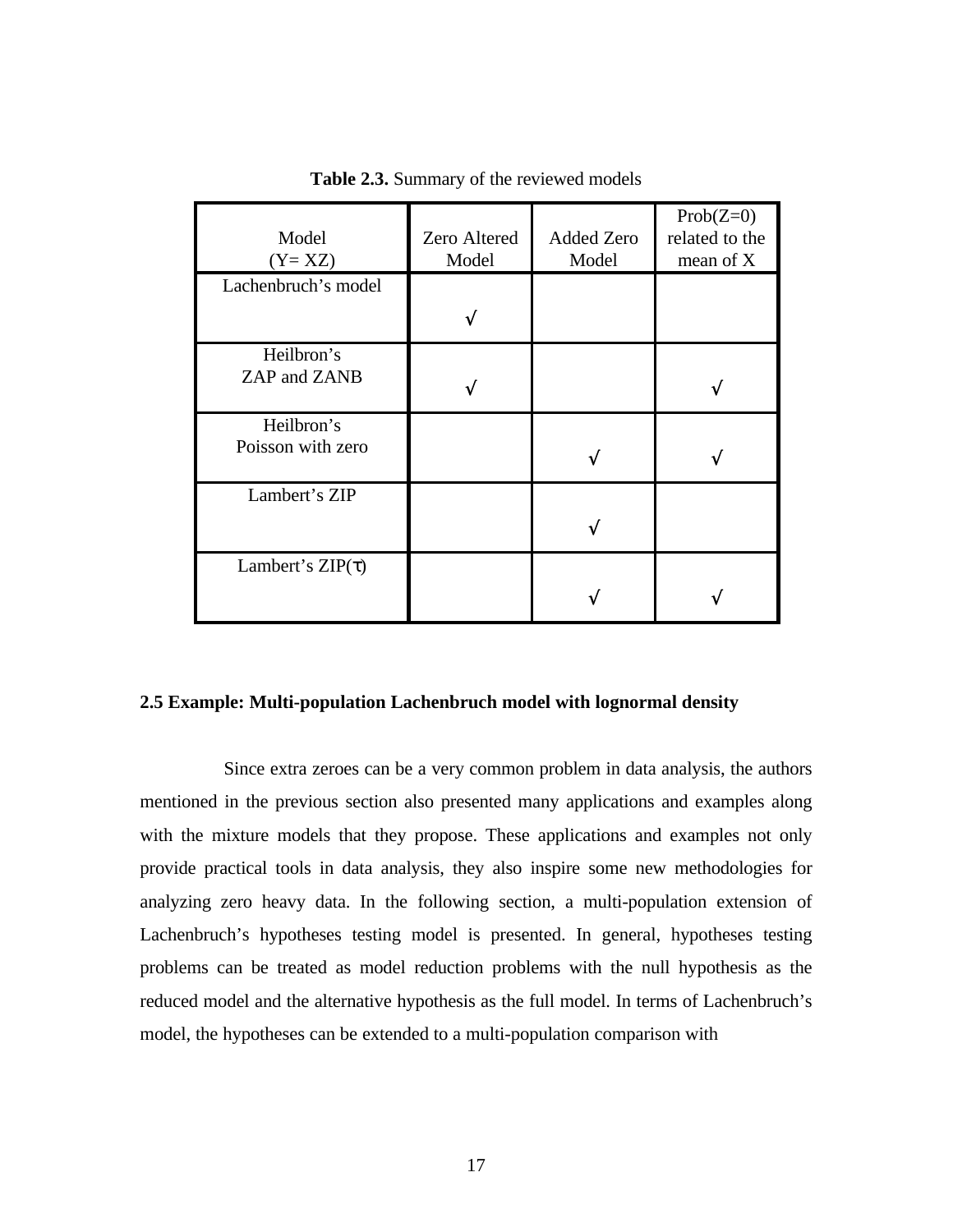H<sub>0</sub>: 
$$
f_1(x) = f_2(x) = ... = f_n(x)
$$
 or  
H<sub>0</sub>':  $h_1(x) = h_2(x) = ... = h_n(x)$ , given  $x > 0$  and  
H<sub>0</sub>'':  $p_1 = p_2 = ... = p_n$ .

Instead of only doing the one sample or two samples tests, an ANOVA-like analysis can be carried out with the likelihood ratio test. The data (shown in Appendix A) used in this example is taken from Koopmans (1981) p.107. It is from a biological study of the seasonal activity patterns of a species of field mice and consists of the average distances traveled between captures by those mice at least twice in a given month. The distances are rounded to the nearest meter. A simple one way ANOVA analysis can easily be done to find out if differences exist in the mean distance between the four seasons. However, from the boxplot (Figure 2.1), it is very obvious that fall and winter data have a large proportion of zeroes which skew the distribution towards zero. This definitely violates the normality assumption, and as a result, the normal ANOVA test would not be appropriate here. Instead, a likelihood ratio test based on Lachenbruch's hypotheses testing model can be used. Since the data consists of distances traveled by the mice, the assumption of a lognormal density for nonzero data would be appropriate. Hence,

$$
h(x) = \frac{1}{\sqrt{2\pi}\sigma x} \exp(-\frac{1}{2\sigma^2} (\ln x - \mu)^2).
$$

Along with the lognormal density, a probability p is used to model the zeroes. This lognormal mixture model is actually the delta distribution model of Aitchison and Brown (1957). The maximum likelihood estimators of the parameters are based on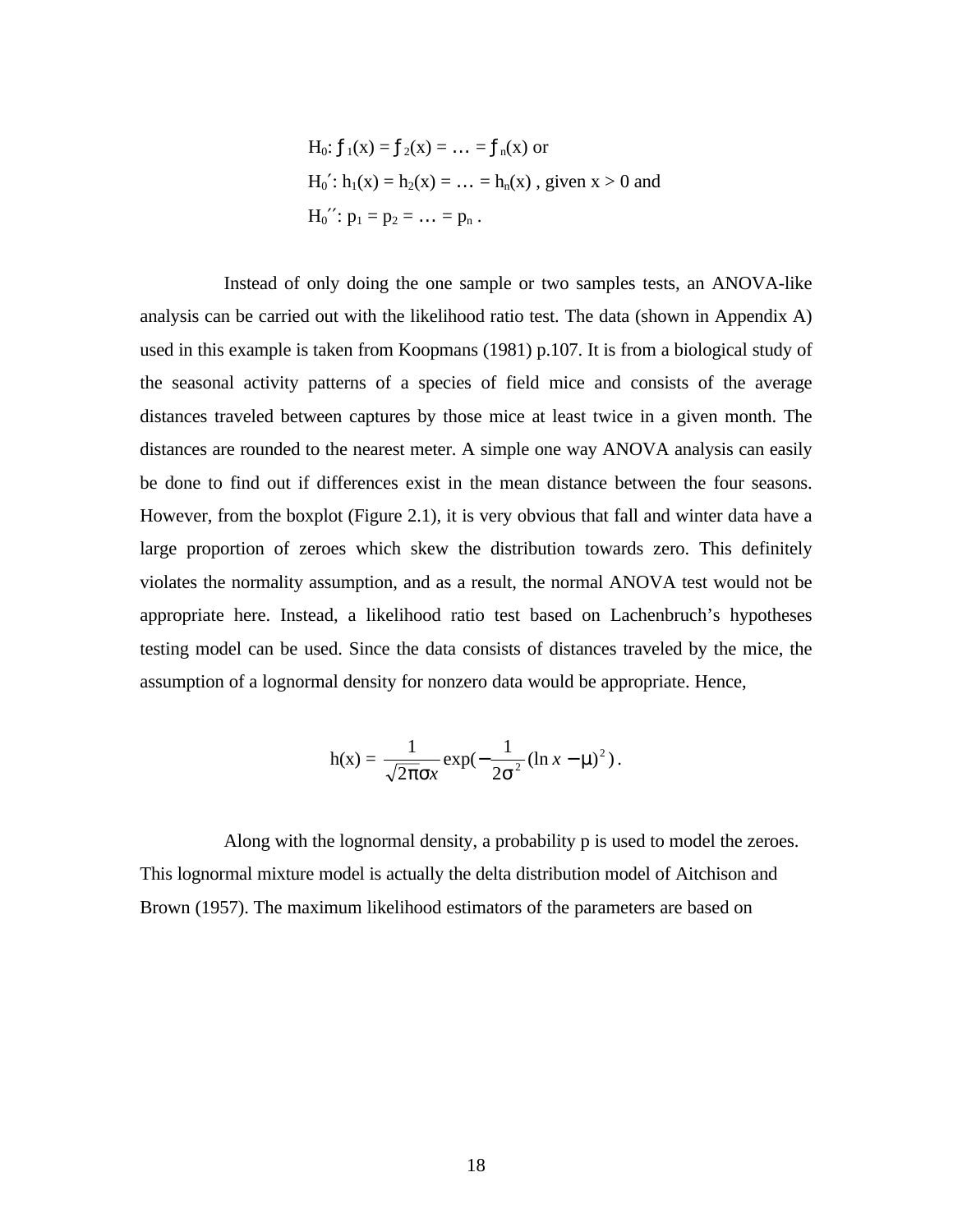





**Figure 2.1.** Boxplots of Koopman Data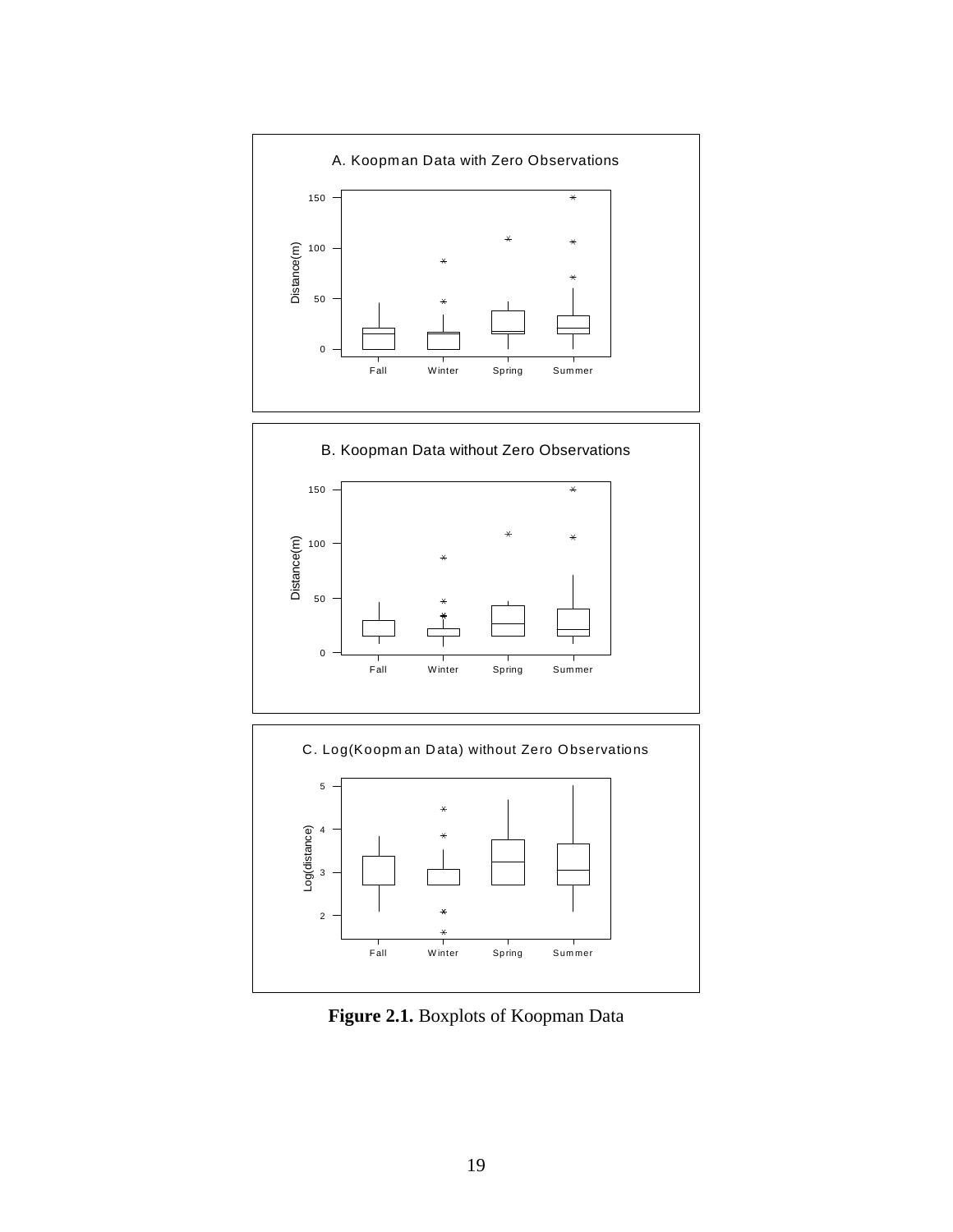Aitchison and Brown and they are shown in Table 2.4. The  $\hat{\mu}$ 's and the $\hat{\sigma}$ 's are just the sample means and the sample variances of the logarithm of the nonzero data.

| Seasons | n   | $n - n_0$ | #zero $(n_0)$ | $\hat{\mu}$ | $\hat{\sigma}$ | $\hat{p}$ (= n <sub>0</sub> /n) |
|---------|-----|-----------|---------------|-------------|----------------|---------------------------------|
| Fall    | 27  | 17        | 10            | 2.91        | 0.513          | 0.370                           |
| Winter  | 34  | 24        | 10            | 2.87        | 0.586          | 0.294                           |
| Spring  | 17  | 14        | 3             | 3.29        | 0.608          | 0.177                           |
| Summer  | 27  | 24        | 3             | 3.25        | 0.731          | 0.111                           |
| All     | 105 | 79        | 26            | 3.07        | 0.641          | 0.248                           |

**Table 2.4.** Estimated Parameters of Koopmans' Data

The likelihood ratio can be calculated as follows:

Under the null hypothesis, there are three parameters. A probability p for the zero data, and an overall mean  $\mu$  and variance  $\sigma^2$  for the nonzero data. Hence, the log likelihood is

$$
\ln L_0 = n_0 \ln \hat{p} + (n - n_0) \ln (1 - \hat{p}) - (n - n_0) \ln \hat{\sigma} - \sum_{j=1}^{n-n_0} \{ \ln x_j + \frac{1}{2} (\ln x_j - \hat{\mu})^2 / \hat{\sigma}^2 \}
$$

 $= -304.98$ .

Under the alternative hypothesis, there are 12 parameters  $\mu_i$ ,  $\sigma_i$ ,  $p_i$ ,  $i = 1,2,3,4$ . A mean and variance for the nonzero data for each season, and a probability for the zero part for each season. Hence the loglikelihood is: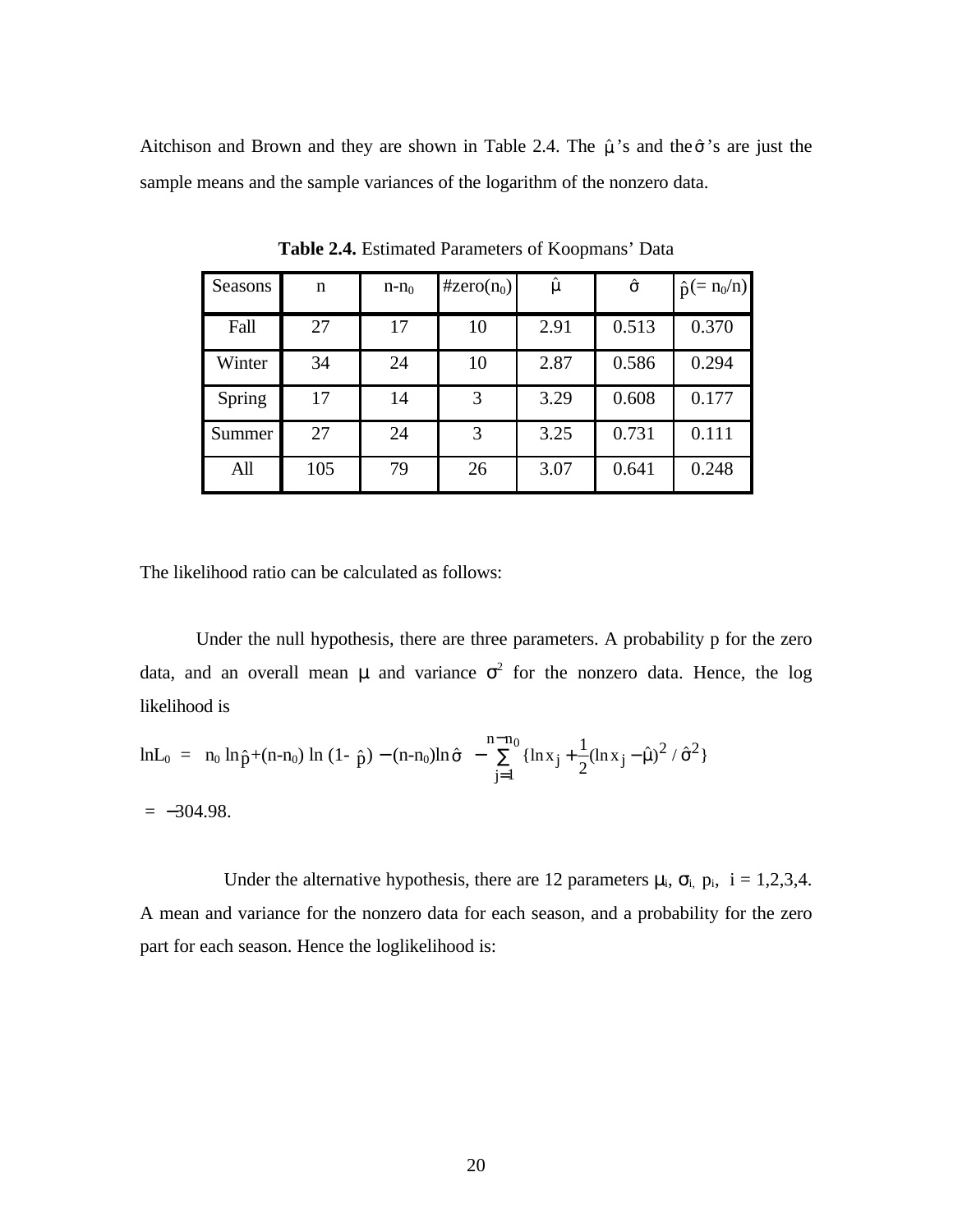$$
\begin{aligned} &\ln L = \sum_{i=1}^{4} \ln L_{i} \\ &= \sum_{i=1}^{4} \left\{ n_{0i} \ln \hat{p}_{i} + (n_{i} - n_{0i}) \ln (1 - \hat{p}_{i}) - (n_{i} - n_{0i}) \ln \hat{\sigma}_{i} - \sum_{j=1}^{n_{i} - n_{0i}} \left[ \ln x_{j} + \frac{1}{2} (\ln x_{j} - \hat{\mu}_{i})^{2} / \sigma_{i}^{2} \right] \right\} \\ &= -295.81. \end{aligned}
$$

Two times the log of the likelihood ratio  $(H_A/H_0)$  gives an asymptotic chisquare distribution with k degrees of freedom, where k is the difference in the number of parameters estimated in the two hypotheses. In this example,  $k = 12 - 3 = 9$  and the likelihood ratio gives a chi-square with 9 degrees of freedom. The test statistic is  $\chi^2$  = 2(-295.81 – (-304.98))= 2(9.17) = 18.34.

The p-value is 0.03, and hence, indicates that the zero proportion, variance and mean of distances traveled by the field mouse are in fact significantly different between the four seasons. As noticed from the boxplot of the complete data and the non-zero data in Figure 2.1, the difference mainly comes from the zeroes part of the data. The different hypotheses testing procedures on the three different parameters of the likelihood can also be carried out. The results are presented in Table 2.5. The null hypothesis  $(H_0)$  and the alternative hypotheses  $(H_A)$  are shown in the first two columns. In order to ease the calculation, the log likelihood is broken up into 3 components, as shown in the table, i.e.  $n_0$ log p + (n-n<sub>0</sub>)log (1-p), (n-n<sub>0</sub>)logσ, and Σlog x<sub>i</sub> + (log x<sub>i</sub>-μ)<sup>2</sup>/2σ<sup>2</sup>. These values are calculated correspond to the alternative hypotheses ,where p,  $\mu$ , and  $\sigma$  can be  $p_i$ ,  $\mu_i$ , and  $\sigma_i$ depending on the different hypotheses. The column of log likelihood is the calculated log likelihood of each model based on the alternative hypothesis using the equation:

$$
\text{ln} L_0 \hspace{2mm} = \hspace{2mm} n_0 \hspace{2mm} \text{ln} \hspace{2mm} \hat{p} + \hspace{2mm} (n\hspace{2mm} -\hspace{2mm} n_0) \hspace{2mm} \text{ln} \hspace{2mm} (1-\hspace{2mm} \hat{p}) - (n\hspace{2mm} -\hspace{2mm} n_0) \text{ln} \hspace{2mm} \hat{\sigma} \hspace{2mm} - \hspace{2mm} \sum_{j=1}^{n-n_0} \{ \text{ln} \hspace{2mm} x_j \hspace{2mm} + \hspace{2mm} \frac{1}{2} (\text{ln} \hspace{2mm} x_j \hspace{2mm} - \hspace{2mm} \hat{\mu})^2 \hspace{2mm}/ \hspace{2mm} \hat{\sigma}^2 \hspace{2mm} \}
$$

The Chi-squared values are obtained by two times the difference of log likelihood with the degree of freedom shown in (). Finally the p-values are presented in the last column. The